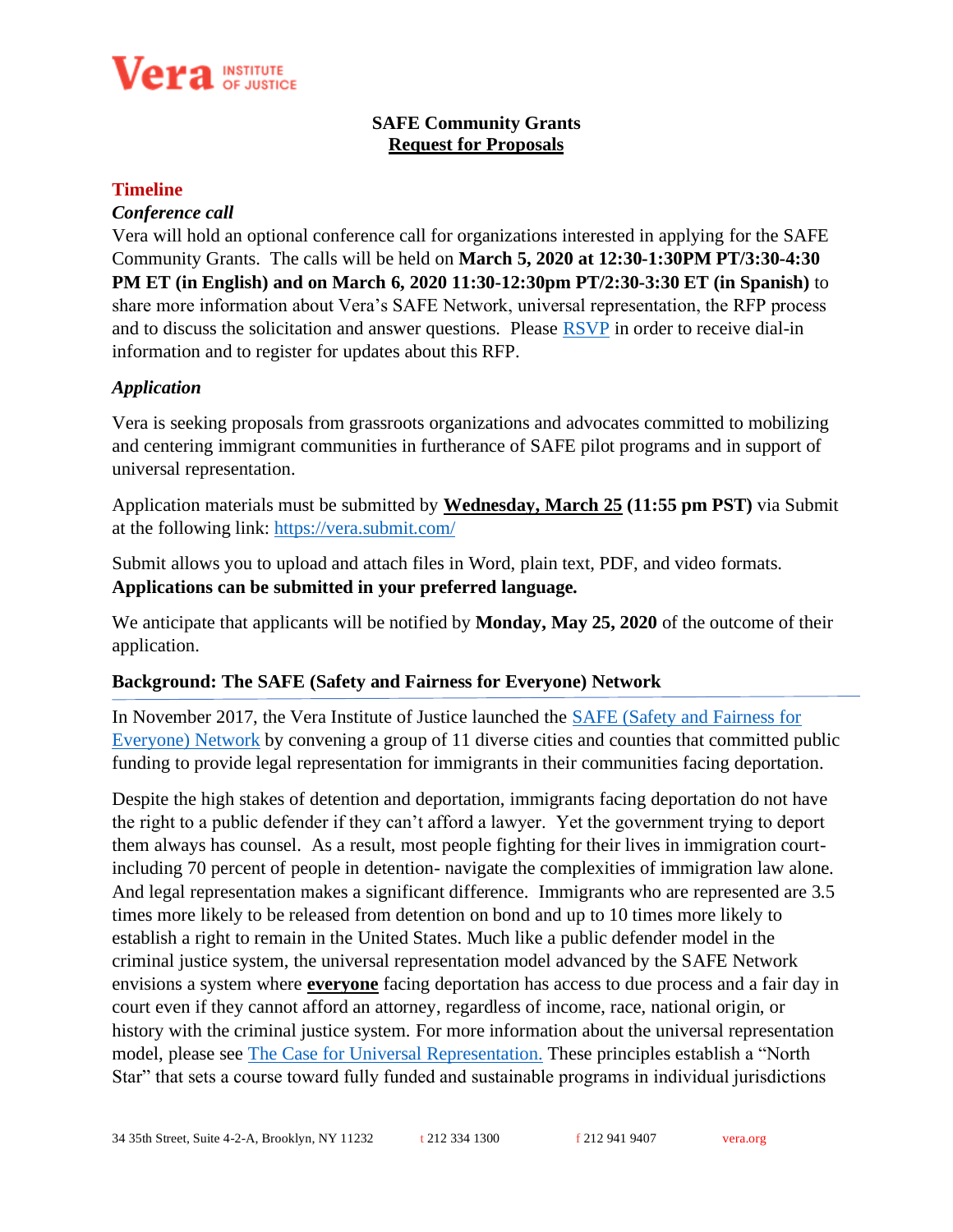whose success will help strengthen the case for a federally recognized right to governmentfunded counsel in deportation proceedings for everyone.

With increased attacks and threats facing immigrants and families, the communities in the SAFE Network are dedicated to the goal of providing publicly funded lawyers for people facing deportation. Under the SAFE Network model, Vera provides one year of funding to programs in jurisdictions that sign up and expert technical assistance to help design, launch, and administer these programs. Vera also partners with legal service providers to deliver ongoing substantive, procedural, and programmatic technical assistance to the Network and build a community of practice. As SAFE enters its [third year,](https://www.vera.org/newsroom/safe-network-expands-to-18-communities-fighting-for-legal-representation-for-immigrants-facing-deportation) we have successfully launched 18 such programs in 11 states. Through this work and the ongoing efforts of Vera to advance universal representation, we have [shown](https://www.vera.org/downloads/publications/due-process-for-all-year-2-safe-network.pdf) that publicly funded counsel programs are an effective and common-sense approach to protecting immigrant communities from detention and deportation and to standing up to harsh federal enforcement. This work has also contributed to what is now a rapidly growing national movement for universal representation across the country.

Our experience in developing and growing the SAFE network has underscored the significance of grassroots organizing and advocacy, and the importance of the voices of those most impacted by harsh immigration enforcement. **Vera recognizes and is committed to strengthening our model by helping support and build capacity for a network of grassroots organizations, community organizers and advocates committed to mobilizing and centering immigrant communities in furtherance of SAFE pilot programs and universal representation.**

Vera now invites applicants to join this growing partnership in localities across the country to advance and expand deportation defense programs.

## **Funding Opportunity: Inaugural Round of SAFE Network Community Grants**

The SAFE Network will now issue its inaugural round of community partnership grants to support local advocacy that advances universal representation in recognition of the following dynamics:

(1) While immigrants are under attack, community-based organizing has fueled critically needed progressive state and local policies, like pilot universal representation programs across the country that ensure inclusive and safe communities. While protecting immigrants and their families from draconian federal immigration policies, they are also building a national movement for radical change at the federal level. Strengthening the community-based organizing power for universal representation is critical for the future of immigration reform and the universal representation movement;

(2) Increased collaboration between city and county governments, legal service providers, and advocates and organizers representing directly impacted communities will sustain and expand universal representation beyond pilot programs;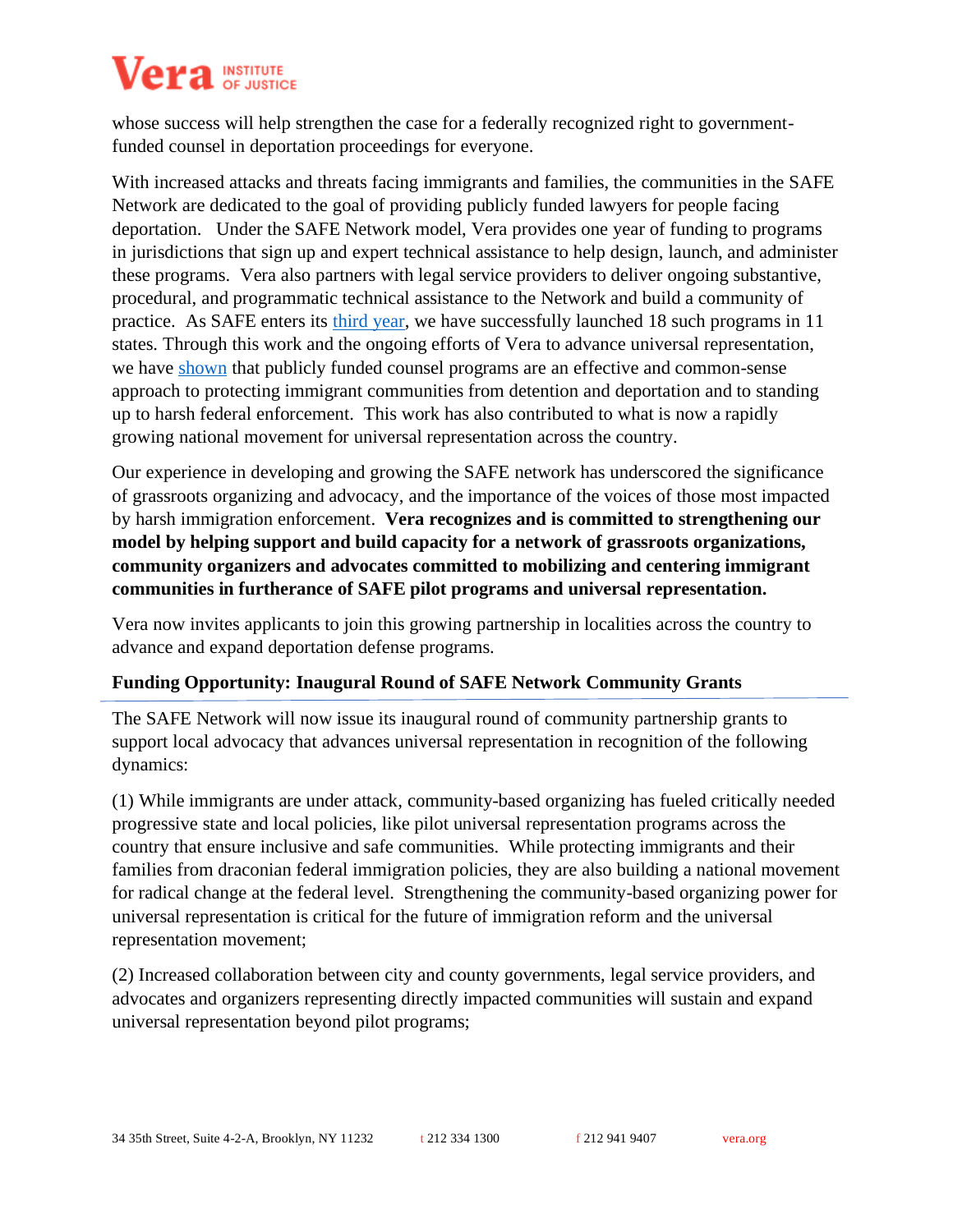(3) The most ambitious efforts to implement and expand universal representation have been driven and sustained by locally rooted organizing and advocacy and coalitions that create momentum for reform and hold local government accountable for progress;

(4) The movement for universal representation requires greater public awareness and mobilization around the need and impact of legal representation for immigrants and greater collaboration with other movements for immigrants' rights and justice reform;

(5) Community-based organizations serving immigrant communities benefit from opportunities to share strategies and be connected to the SAFE Network and broader movement for universal representation; and

(6) The voices of impacted immigrant communities are critical to our efforts to advance a system of justice that is informed by the wisdom and experience of immigrant families, organizers and grassroots organizations.

To elevate community-based organizing for universal representation, Vera is awarding an inaugural round of grants to grassroots, community-based and/or statewide advocacy organizations based in and/or serving jurisdictions within Vera's SAFE Network. These organizations must be committed to advancing publicly funded legal representation for every person facing deportation, regardless of income, race, national origin, or history with the criminal justice system. These grants are designed to support work that will:

- (1) Build capacity for a powerful grassroots network led and informed by communities directly impacted by immigration policies in support of universal representation; and/or
- (2) Change the public narrative and elevate public awareness around detention, access to counsel, and universal representation; and/or
- (3) Foster collaborations and broad coalitions around universal representation; and/or
- (4) Build public and governmental will to advance and expand universal representation; and/or
- (5) Elevate the voices of those most impacted so that the lived experiences of immigrant families contribute directly to the movement for universal representation; and
- (6) Use a racial equity lens in organizing and advocating for universal representation for immigrants.

Grants may not be used to support or oppose candidates for office. However, funds may be used to educate or brief elected officials about key issues, convene impartial candidate forums to address immigration and detention, or other forms of public and policymaker engagement. Grant money might also be used for a broad range of additional activities that support the above goals, including, but not limited to grassroots events (rallies, community forums, educational events); grassroots lobbying, the creation and dissemination of materials; public art initiatives, salaries of personnel who manage or direct activities meant to achieve the goals of the grant; production of audiovisual content, community initiatives, storytelling initiatives, trainings, organizing, and canvassing.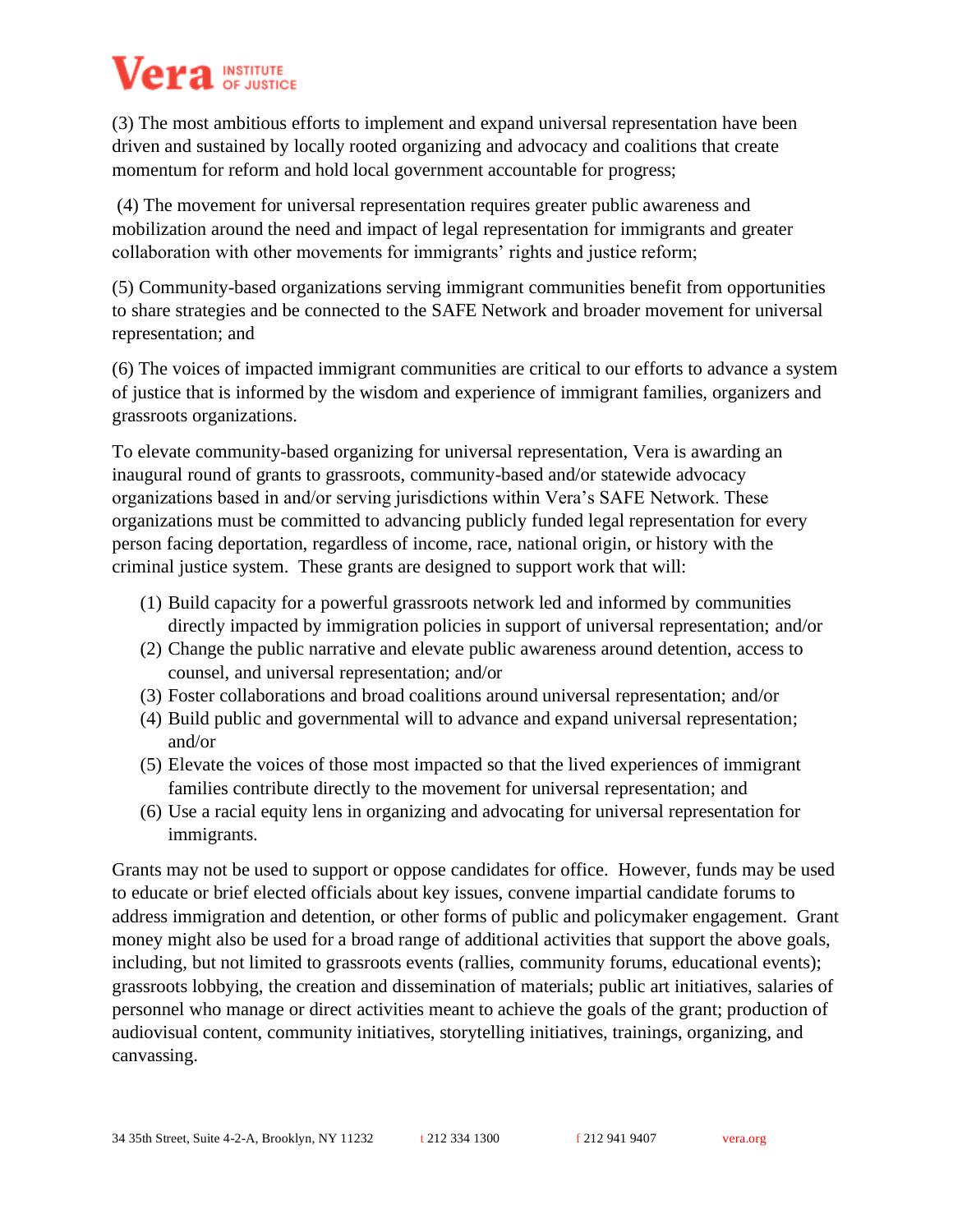# $\mathbf{Vera}$  institute

Applicants are eligible to apply for grants from \$15,000 to \$30,000 to support work over an eighteen-month period (July 2020-December 2021). Through a competitive selection process, Vera will fund organizations representing communities in Vera's SAFE Network in the first round. **The funding is intended to support community-based organizing in support of universal representation programs.**

The grant will entail a close relationship with Vera's SAFE Network team, and grantees should plan to make use of Vera's existing research on support for and impact of representation and help identify opportunities to fill data and knowledge gaps. We will convene grantees via teleconference throughout the grant period to share strategies, tactics, and challenges and receiving additional training. Grantees will also be a part of Vera's annual SAFE convening.

# **Grantee Expectations**

This grant is designed to support multiple levels of involvement of the grantee:

- **Community-based organizing:** A SAFE community grant can be used for grassroots organizing, mobilization of immigrant communities and allies, communications, storytelling, coalition, grassroots lobbying and advocacy work to sustain existing funds in SAFE jurisdictions, support expanded funding and/or regional expansion, promote a "universal representation" vision of deportation defense; or foster partnerships and collaboration and build support for the right to counsel for immigrants. Organizations able to do advocacy can target elected officials, the public, legal community, and in limited circumstances, candidates for office. Any candidate engagement must be conducted in keeping with the requirements of Section 501(h) of the Internal Revenue Code.
- **SAFE Network Community:** Grantees will become part of the community of the SAFE Network and the broader community of leaders in this space, including government leaders and champions of the program and the legal services providers that provide the critical representation locally. The SAFE Network and broader community will help build capacity and foster relationships and collaboration among groups, best practices for organizing and advocacy, and partnership among groups working toward universal representation across the country. The experience will include a limited number of meetings via phone or video and at least <u>one</u> (1) in-person convening, which will involve the entire SAFE Network.<sup>1</sup>
- **Support from Vera:** We envision a close partnership between Vera and the grantees. Vera's team, including advocacy, communications, programmatic, and research staff will be available to answer questions, address obstacles, identify or support media opportunities, support your work, strategize around filling data or knowledge gaps, and facilitate connections with others in the field. We can provide presentation materials,

 $1$  Travel to the convening will be reimbursed by Vera outside of the partnership grant.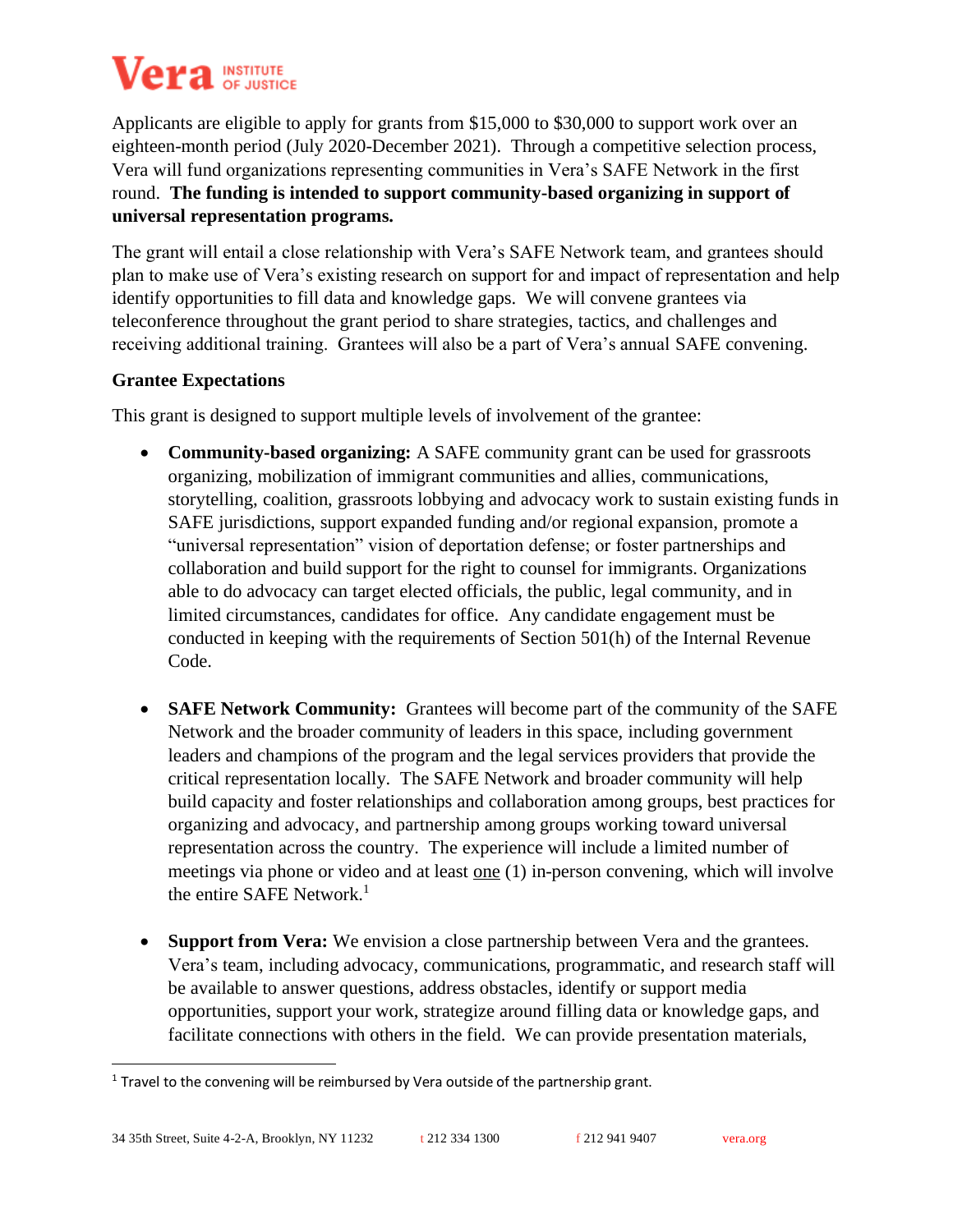

factsheets, talking points, identify stakeholders for coalitions, and other resources using our repository of research on access to counsel and representation, and help identify and support strategies to update policy-relevant data, when possible.

• **Direct Lobbying**: Vera's primary purpose for these grants will be community-based organizing, though we will consider funding projects that include lobbying activities. Activities, including preparation activities, that constitute lobbying as defined by Section 501 of the Internal Revenue Code of 1986, as amended, must be itemized in the budget.

## **Eligibility**

Organizations based in and/or serving SAFE Network cities and counties are eligible and encouraged to apply. Community-based organizations are strongly preferred. Organizations that do not directly represent or work with directly impacted individuals and families will not be considered. However, note that we are seeking a broad and diverse array of applicants and project proposals. If you are interested in applying but unsure of eligibility, we strongly encourage you to submit an application and/or reach out to us with any questions.

SAFE Network jurisdictions include:

- Atlanta, Georgia
- Austin, Texas
- Baltimore, Maryland
- Chicago, Illinois
- Columbus, Ohio
- Dallas, Texas
- Dane County, Wisconsin
- Denver, Colorado
- Long Beach, California
- New Haven, Connecticut
- Oakland/Alameda County, California
- Philadelphia, Pennsylvania
- Prince George's County, Maryland
- Ramsey County/St. Paul, Minnesota
- Sacramento, California
- San Antonio, Texas
- San Francisco, California
- Santa Ana, California

## *Who Can Apply*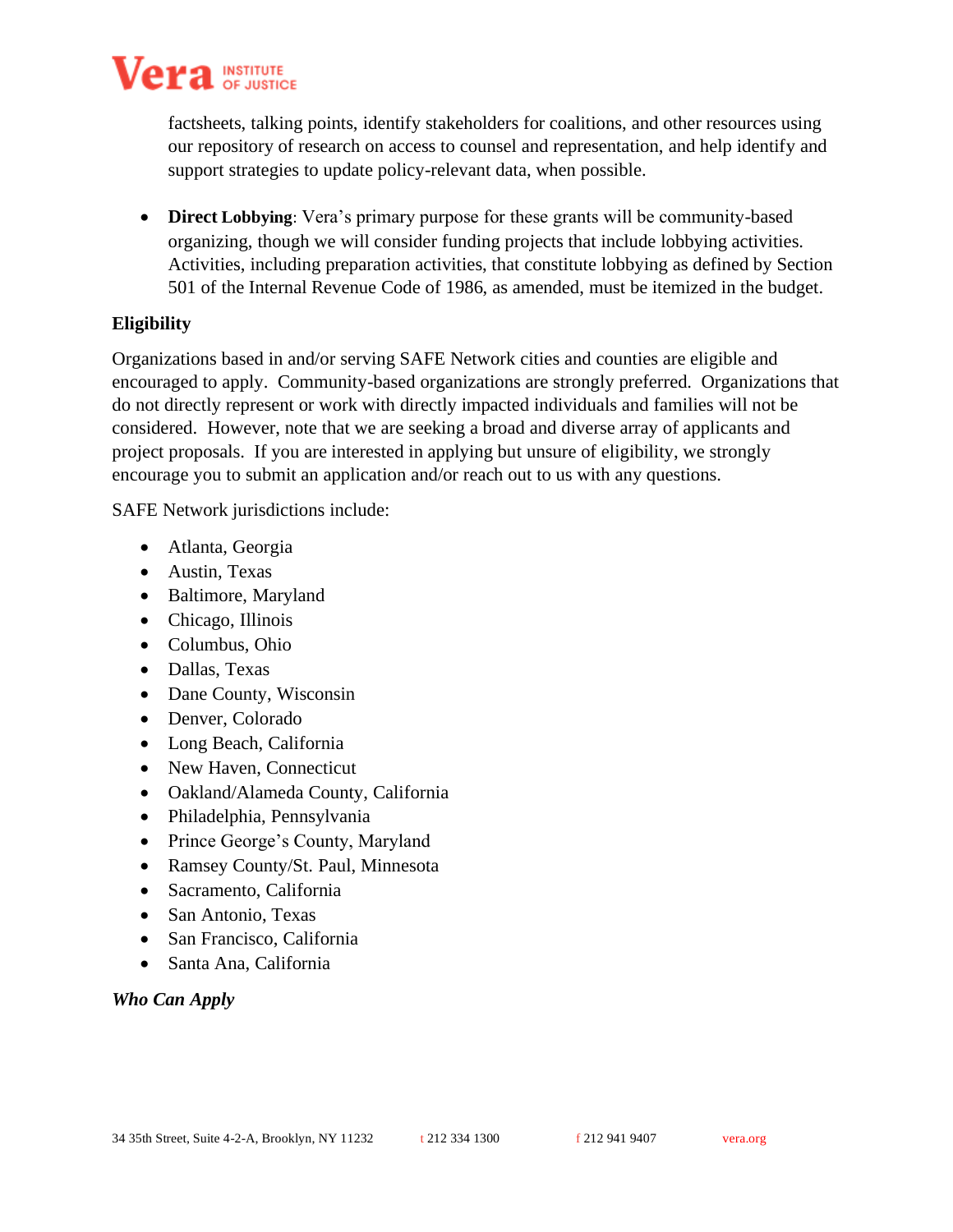Eligible applicants are organizations that have a demonstrable history of representing, serving, and working to protect immigrant communities at the state and/or local level and whose primary work is focused on grassroots organizing.

We will consider applications that include partnerships between two organizations, including groups working across SAFE jurisdictions in the same state and groups working to expand programs or build greater partnership or synergy between advocacy movements. Each partner organization is eligible to receive a maximum grant of \$30,000. A maximum of two (2) organizations can enter into partnership. Applicants must be located in States, Districts, or Territories of the U.S.A., and must commit to:

- Achieve clear and demonstrable progress toward increasing public awareness, capacitybuilding, and support for universal representation. This might be measured in press coverage, owned and earned media, public opinion change, public commitments or statements from civil servants, number and type of events held and the target audiences that are reached, growth or development of local coalitions or issue campaigns, people mobilized or trained, or concrete policy and practice change. Applicants should be prepared to indicate how they will measure this progress in their grant proposal.
- Ensure that impacted communities are active participants in the advocacy efforts taking place and playing key roles.
- Participate in the SAFE Network and community of practice*,* which will include Network sharing opportunities, regular check-ins and meetings with Vera staff, webinars and trainings, and one in-person convening (location TBD) with travel funded.
- Use storytelling, public opinion, research, and data in service of public education, advocacy, narrative shift, and building public and governmental will for universal representation programs.
- Complete one short interim report on the work that funds are supporting.
- Complete a final report that summarizes impact, challenges, and lessons learned.
- Grant Vera permission to publish blog posts, fact sheets, talking points, profiles and other resources related to the work funded by the partnership grants.

# **How to Apply**

To apply, navigate to the application page linked above at Submit and click on "Apply" on the upper right-hand side of the screen.

# **Application Components**

The application consists of the following components:

# **1. Applicant Profile**

**2. Proposal**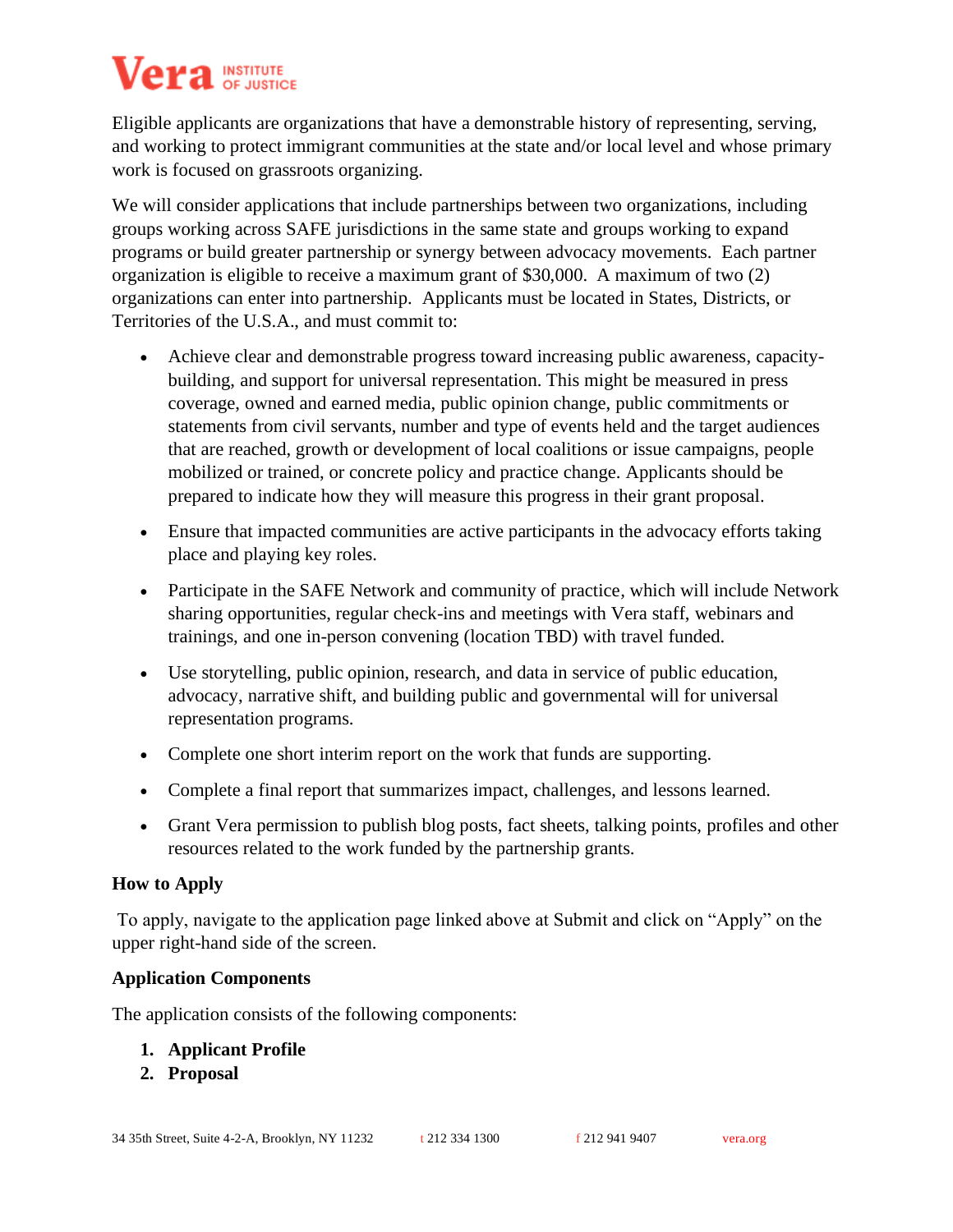

### **3. Budget Detail and Narrative**

#### **Each of these components is described below.**

#### **1. Applicant Profile:**

You will need to complete a form on Submit that provides basic information about your group(s) or organization(s), including name; city/town, county, and state where you are located and where you plan to work; contact information of the point person for the application; the amount of funding requested; and a brief summary of the specific efforts or initiatives to be supported by this funding.

#### 2. **Proposal**:

Your proposal should include the following:

- a) A description of your group(s) or organization(s), its mission, and the qualifications and experiences (formal or informal) that speak to your ability to achieve the goals of mobilizing, organizing, and advocating for universal representation, making data and knowledge widely available, changing the public narrative about immigrants, detention, and access to counsel, and/or building partnership and collaborations with legal services and broader immigrant rights and criminal justice movements as well as legal services organizations.
- b) A description of the work that these funds will support (please note whether this will support existing work, new collaborations, expansion or broadening scope);
- c) The specific strategies or activities you will engage in with the support of these funds over what time period, and any specific opportunities during the grant period (e.g. local budget cycle, gaps in grassroots organizing power in the jurisdiction, political climate, elections, etc.);
- d) How you will measure progress achieved by your work;
- e) How you will work in partnership with other organizations or entities, and whether you have a history of collaboration with those partners;
- f) What support from Vera would be most helpful in reaching your goals, including research, data, communications, and trainings.

Please upload a written summary (no more than 10 pages, using a 12-point font of your choice, double-spaced with one-inch margins) or no more than 15 minutes in Video format. Acceptable file formats include PDF, Word, and Video formats.

## **3. Budget Narrative**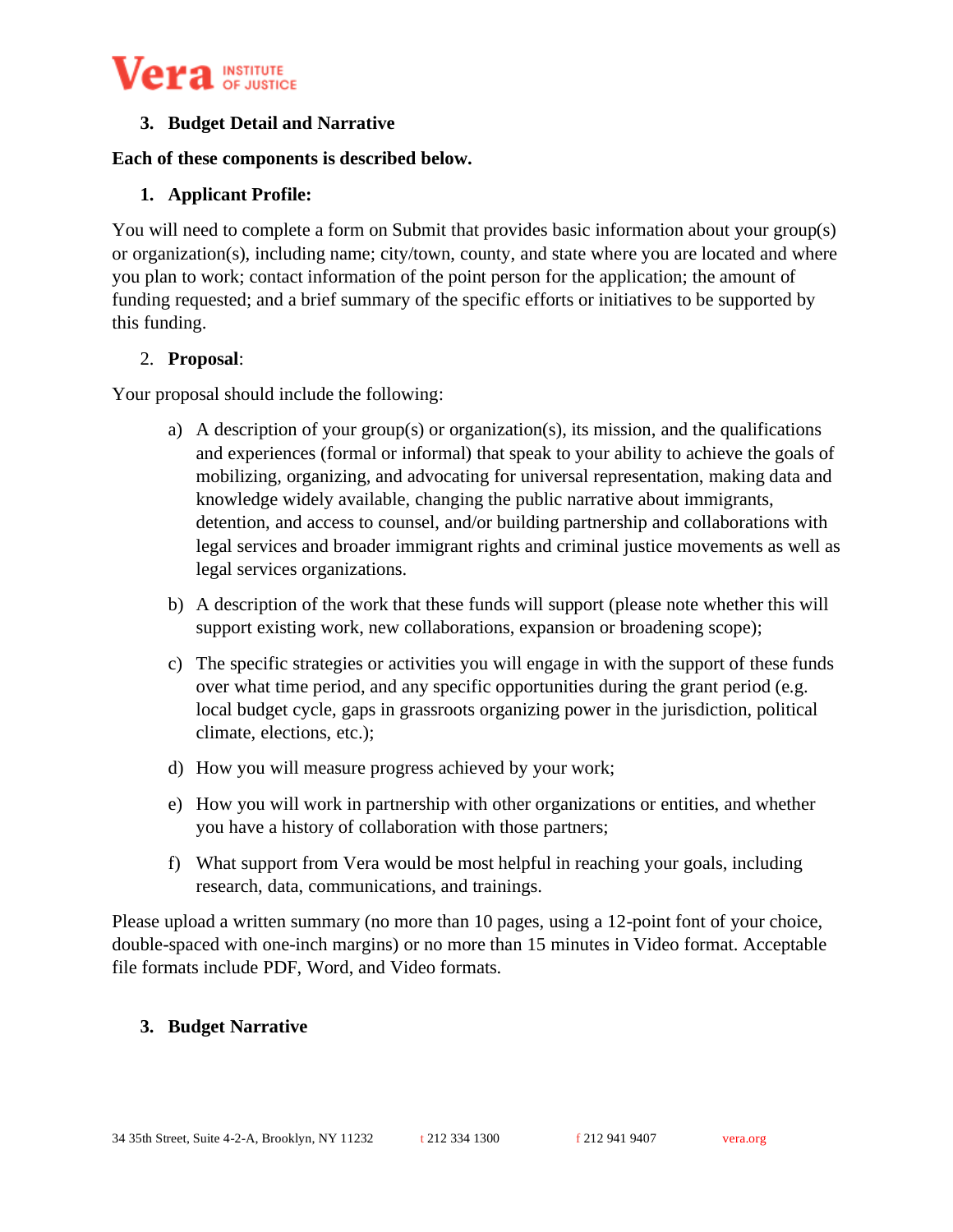You will need to upload a budget narrative on Submit. Acceptable file formats include: Video, PDF, Word, and Excel. Below is an example of a budget narrative.

Your budget should display a clear link between the specific project activities and the proposed budget items and explain how the applicant estimated and calculated costs.

## **Review Process and Notification**

Applications will be reviewed by Vera staff as well as identified experts in the field. We may follow up with questions about the proposal. We anticipate notifying applicants of the outcome of their applications by **May 25, 2020**. Please email safe@vera.org with questions.

## **Terms of Solicitation**

Vera has the right to amend or cancel this solicitation at any time. Vera reserves the right, at the time of evaluation of any application, to request any additional information that it deems necessary. Vera further reserves the right to reject any or all applications after evaluation, and to be the sole judge of the merits of those received. Vera will not be responsible for late or incomplete applications. Any applications which do not comply with this solicitation may not be considered. Vera will not return any materials it receives and will not reimburse applicants for any costs incurred in developing an application.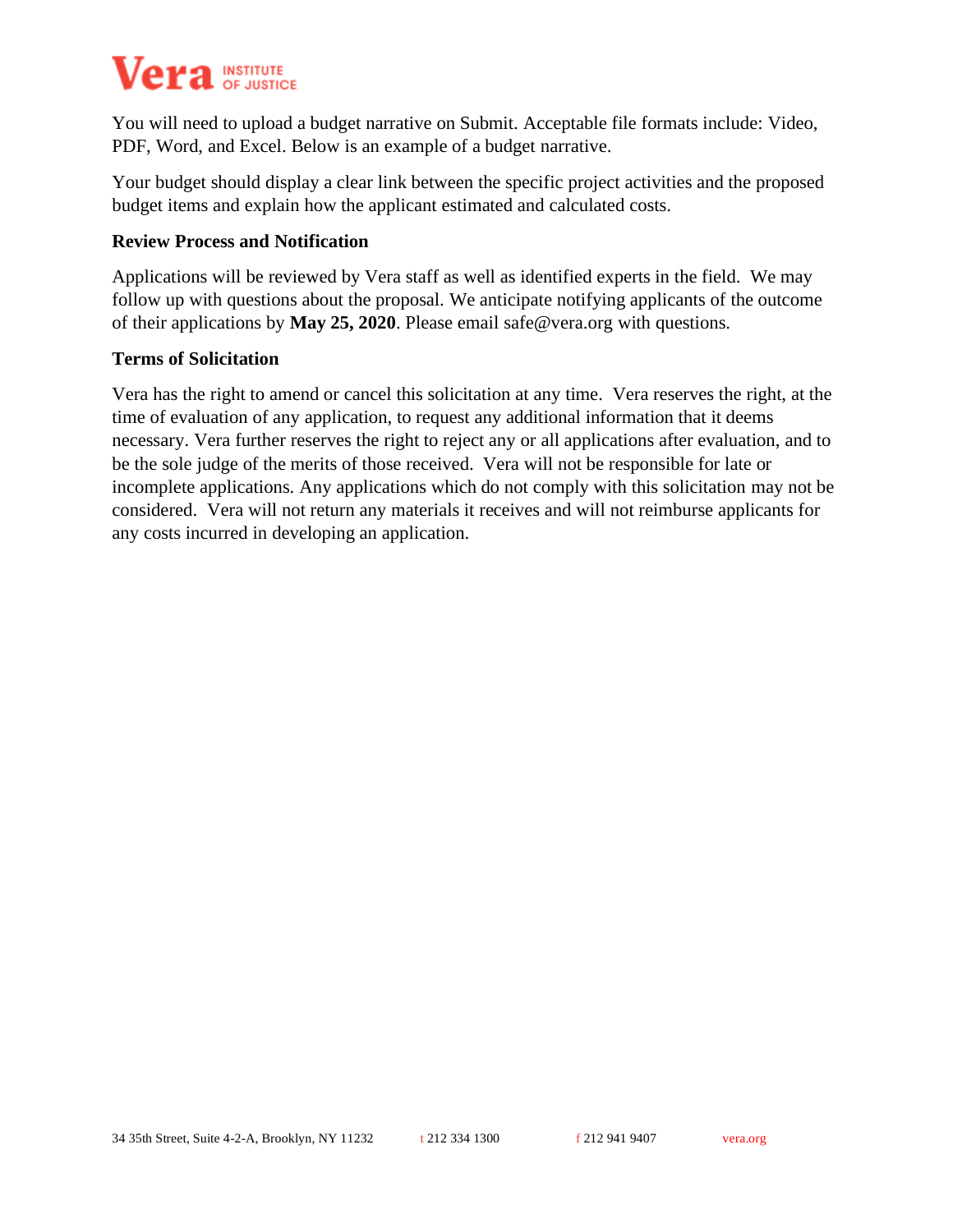

| <b>Name of Organization</b> |  |
|-----------------------------|--|
| <b>Date</b>                 |  |

## **Budget Narrative Example**

**Purpose:** The budget narrative example may be used as a guide to assist you in the preparation of your budget narrative. You may submit your budget narrative using this format or in the format of your choice.

#### **PERSONNEL EXPENSES:**

#### *SALARIES (by staff member, including title and FTE)*

| <b>Staff Member</b> | <b>Job Title</b> | <b>Annual</b><br><b>Salary</b> | FTE% Fringe | <b>Annual</b> | <b>Total</b> |
|---------------------|------------------|--------------------------------|-------------|---------------|--------------|
|                     |                  |                                |             |               |              |
|                     |                  |                                |             |               |              |
|                     |                  |                                |             |               |              |
|                     |                  |                                |             |               |              |
|                     |                  |                                |             |               |              |

#### *FRINGE COSTS (please specify how they are calculated):*

# **OTHER THAN PERSONNEL EXPENSES (OTPE):**

(The categories listed below are illustrative, not exhaustive. You may add additional categories as necessary. Be specific in describing how costs are calculated or determined.)

- *Overhead (rent, utilities, etc – you can also break out each item)*
- *Travel* (be specific with number of trips to each destination, meals, lodging, transportation, number of miles (roundtrip), and reimbursement rate)
- *Interpretation/Translation*
- *Supplies*
- *Insurance*
- *Consultants/contracts*
- *Other*

#### **Explain how the listed personnel and other expenses support your project activities:**